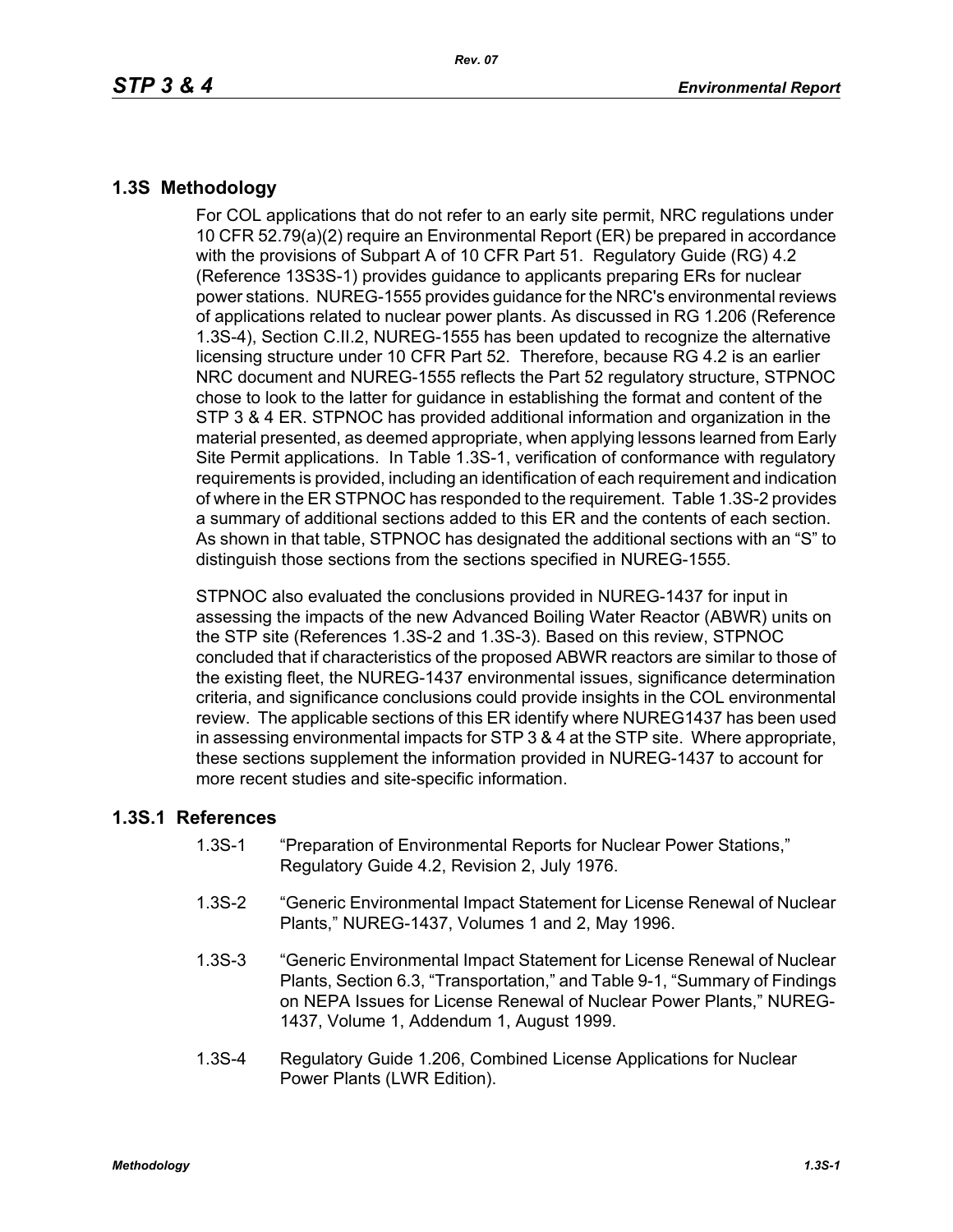## **Table 1.3S-1 ER Responses to Combined Operating License Regulatory Requirements**

| <b>Regulatory Requirement (10 CFR)</b>                                                             | <b>ER Section Containing the Response</b>                                                                                                                                                                                                                                                                |
|----------------------------------------------------------------------------------------------------|----------------------------------------------------------------------------------------------------------------------------------------------------------------------------------------------------------------------------------------------------------------------------------------------------------|
| 51.45(a), Signed original                                                                          | <b>Transmittal letter</b>                                                                                                                                                                                                                                                                                |
| 51.45(b), Description of proposed action                                                           | Chapter 3, "Plant Description"                                                                                                                                                                                                                                                                           |
| 51.45(b), Statement of purpose of proposed action                                                  | Section 1.1.1, "Purpose and Need"                                                                                                                                                                                                                                                                        |
| 51.45(b), Description of environment affected by<br>proposed action                                | Chapter 2, "Environmental Description"                                                                                                                                                                                                                                                                   |
| 51.45(b)(1), Environmental impact of proposed<br>action                                            | Chapters 4, "Environmental Impacts of<br>Construction"; 5, "Environmental Impacts of<br>Operation"; 7, "Environmental Impact of Postulated<br>Accidents Involving Radioactive Materials", and 10,<br>"Environmental Consequences of the Proposed<br>Action"                                              |
| 51.45(b)(2), Unavoidable adverse impacts                                                           | Section 10.1, "Unavoidable Adverse Environmental<br>Impacts"                                                                                                                                                                                                                                             |
| 51.45(b)(3), Alternatives to proposed action                                                       | Chapter 9, "Alternatives to the Proposed Action"                                                                                                                                                                                                                                                         |
| 51.45(b)(4), Relationship between short-term use<br>and long-term productivity                     | Section 10.3, "Relationship Between Short Term<br>Uses and Long Term Productivity of the Human<br>Environment"                                                                                                                                                                                           |
| 51.45(b)(5), Irreversible and irretrievable<br>commitments of resources                            | Section 10.2, "Irreversible and Irretrievable<br><b>Commitments of Resources"</b>                                                                                                                                                                                                                        |
| 51.45(c), Comparison of environmental effects of<br>proposed action and alternatives               | Chapters 4, "Environmental Impacts of<br>Construction"; 5, "Environmental Impacts of<br>Operation"; 7, "Environmental Impact of Postulated<br>Accidents Involving Radioactive Materials"; 9,<br>"Alternatives to the Proposed Action", and 10,<br>"Environmental Consequences of the Proposed<br>Action" |
| 51.45(c), Alternatives for reducing or avoiding<br>adverse environmental impacts                   | Sections 4.6, "Measures and Controls to Limit<br>Adverse Impacts During Construction" and 5.10,<br>"Measures and Controls to Limit Adverse Impacts<br>During Operation"                                                                                                                                  |
| 51.45(c), Economic, technical, and other benefits<br>and costs of proposed action and alternatives | Section 10.4, "Benefit-Cost Balance'                                                                                                                                                                                                                                                                     |
| 51.45(d), Federal permits and other entitlements<br>and status of compliance                       | Section 1.2, "Status of Reviews, Approvals, and<br>Consultations"                                                                                                                                                                                                                                        |
| 51.45(d), Compliance with Federal and other<br>environmental quality standards and requirements    | Section 1.2, "Status of Reviews, Approvals, and<br>Consultations"                                                                                                                                                                                                                                        |
| 51.45(d), Compliance for alternatives                                                              | Section 9.2, "Energy Alternatives" and Section 9.3,<br>"Alternative Sites"                                                                                                                                                                                                                               |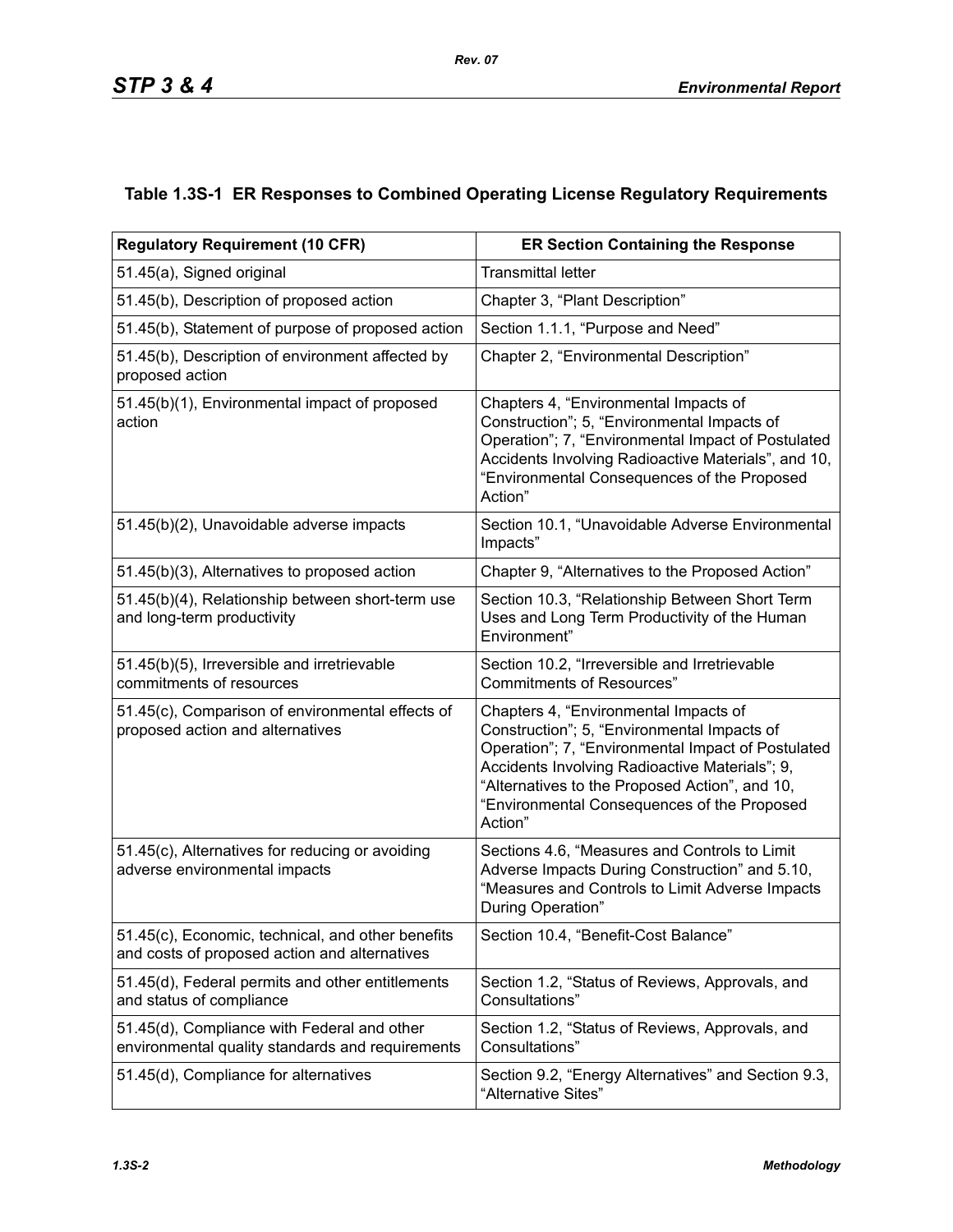## **Table 1.3S-1 ER Responses to Combined Operating License Regulatory Requirements (Continued)**

| <b>Regulatory Requirement (10 CFR)</b>         | <b>ER Section Containing the Response</b>                                                                                                           |
|------------------------------------------------|-----------------------------------------------------------------------------------------------------------------------------------------------------|
| 51.45(e), Adverse information                  | Section 10.1, "Unavoidable Adverse Environmental<br>Impacts"                                                                                        |
| 51.50 and $51.51(a)$ , Uranium fuel cycle      | Section 5.7, "Uranium Fuel Cycle Impacts"                                                                                                           |
| 51.50 and 51.52, Fuel and waste transportation | Sections 3.8, "Transportation of Radioactive<br>Materials," 5.11, "Transportation of Radioactive<br>Materials," and 7.4, "Transportation Accidents" |
| 51.50, Reporting and record keeping procedures | Chapter 6, "Environmental Measurements and<br><b>Monitoring Programs"</b>                                                                           |
| 51.50, Conditions and monitoring               | Chapter 6, "Environmental Measurements and<br>Monitoring Programs"                                                                                  |